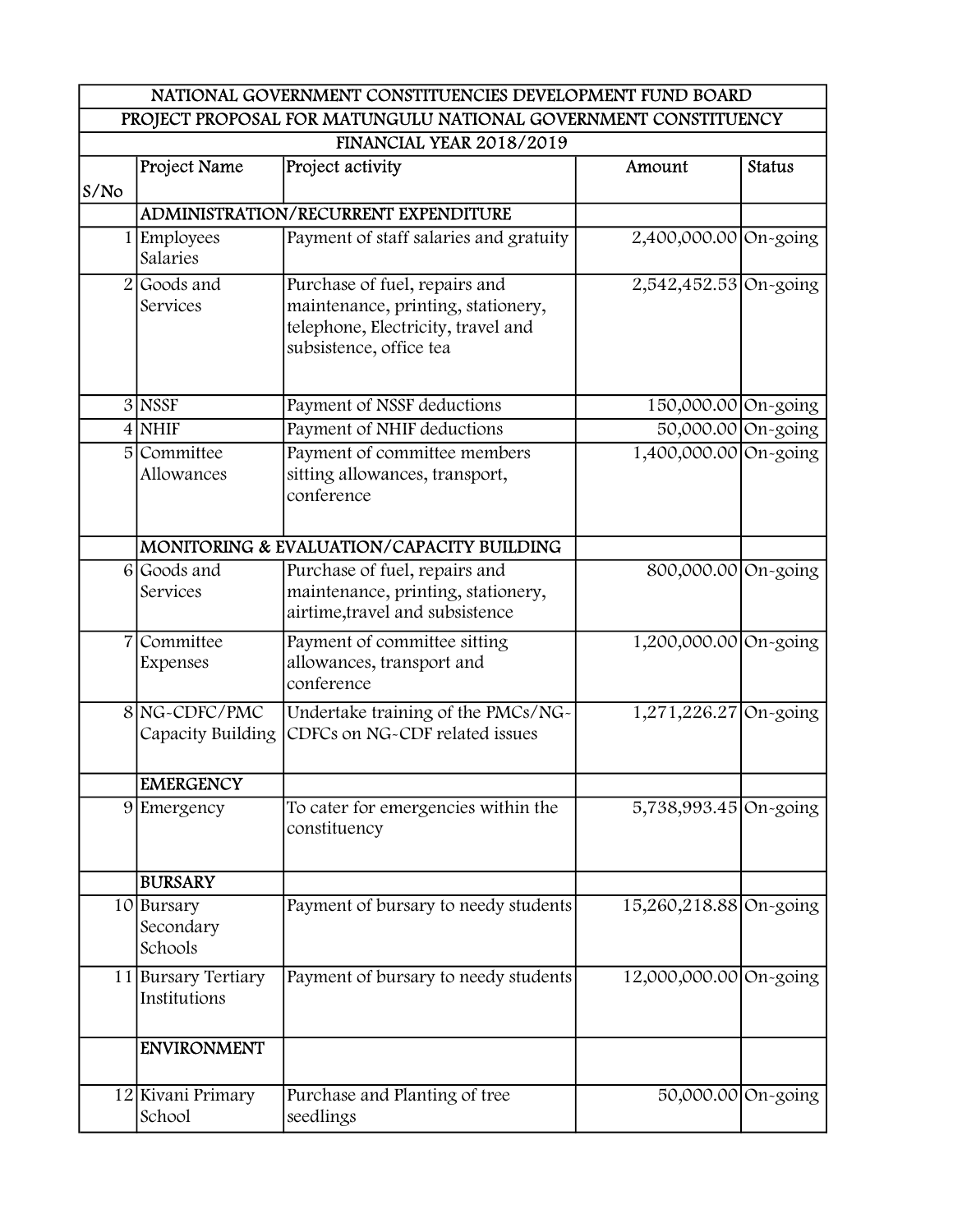| 13 Ndovoini Primary<br>School   | Purchase and Planting of tree<br>seedlings                                                                               | 50,000.00 On-going    |  |
|---------------------------------|--------------------------------------------------------------------------------------------------------------------------|-----------------------|--|
| 14 Mbiiani Primary<br>School    | Purchase and Planting of tree<br>seedlings                                                                               | 50,000.00 On-going    |  |
| 15 Ngomeni Primary<br>School    | Purchase and Planting of tree<br>seedlings                                                                               | 50,000.00 On-going    |  |
| <b>SPORTS</b>                   |                                                                                                                          |                       |  |
| 16 Sports                       | Organizing constituency sports<br>tournaments, where the Winning<br>teams will be awarded Trophies,<br>Uniforms & Balls. | 1,000,000.00 On-going |  |
| <b>PRIMARY</b><br><b>SCHOOL</b> |                                                                                                                          |                       |  |
| 17 Kianzabe Primary<br>School   | Construction of one classroom to<br>completion                                                                           | 930,000.00 New        |  |
| 18 Nguluni Primary<br>School    | Roofing of one classroom                                                                                                 | 230,000.00 New        |  |
| 19 Kwale Primary<br>School      | Construction of two classrooms to<br>completion                                                                          | 1,850,000.00 New      |  |
| 20 Tala boys primary<br>school  | Renovations of 2 No classrooms<br>(Roofing, flooring, plastering,<br>painting, windows and doors)                        | 1,240,000.00 New      |  |
| 21 Tala girls Primary<br>school | Renovations of 2 No-classrooms<br>(Roofing, flooring, plastering,<br>painting, windows and doors)                        | 1,240,000.00 New      |  |
| 22 Kisitimani<br>Primary school | Construction of 2 No classrooms to<br>completion                                                                         | 1,850,000.00 New      |  |
| 23 Kisitimani<br>Primary school | Completion of 2 No<br>classrooms (Painting, windows and<br>doors)                                                        | 240,000.00 New        |  |
| 24 Kikaatini Primary<br>school  | Construction of 2 No classrooms to<br>completion                                                                         | 1,850,000.00 New      |  |
| 25 Kalandini Primary<br>school  | Renovation of 4 no. classrooms<br>(Roofing, flooring, plastering,<br>painting, windows and doors)                        | 2,450,000.00 New      |  |
| 26 Muusini Primary<br>school    | Renovation of 3 no. classrooms<br>(Roofing, flooring, plastering,<br>painting, windows and doors)                        | 1,850,000.00 New      |  |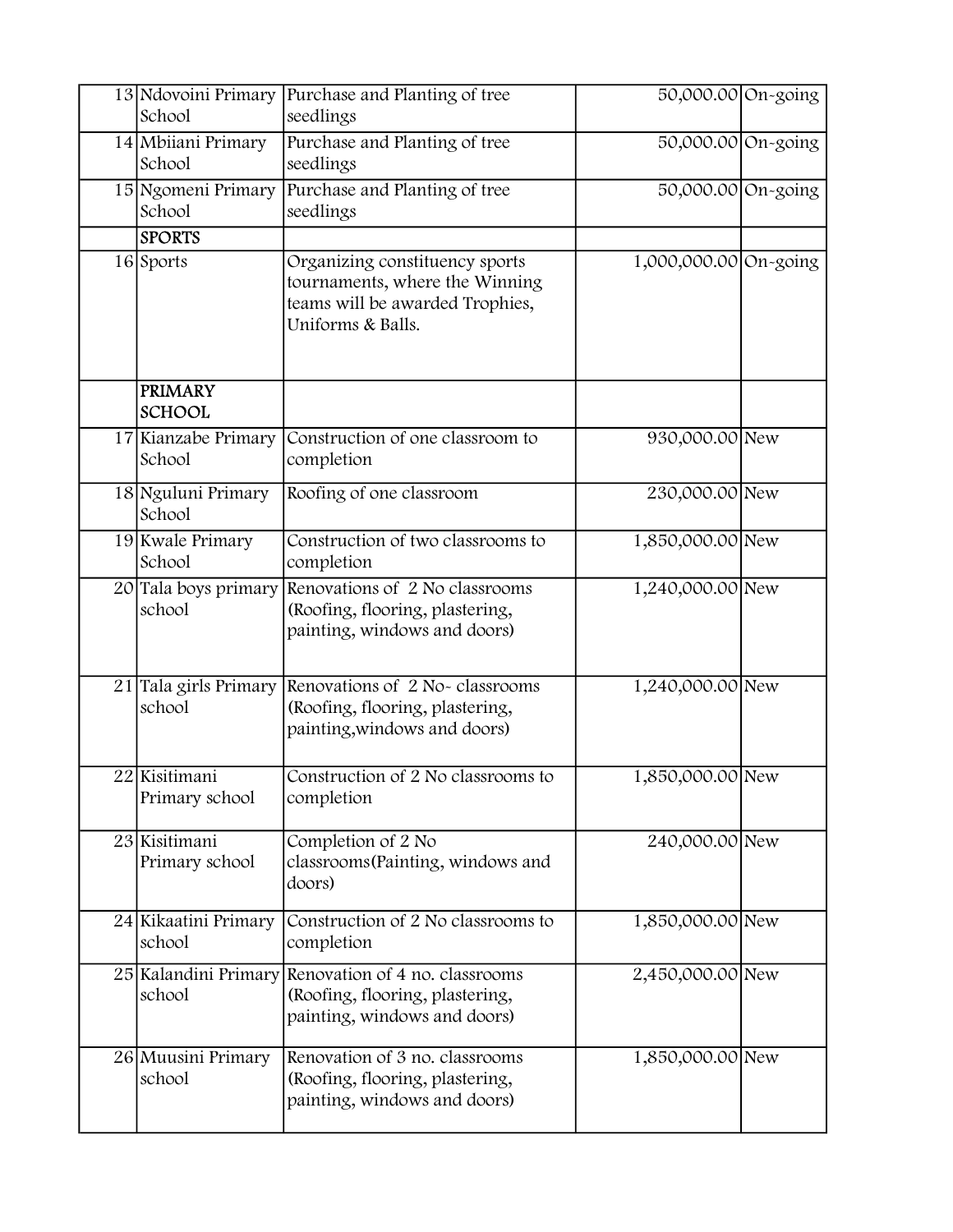| 27 Kisukioni Primary<br>school           | Renovation of 3 no. classrooms<br>(Roofing, flooring, plastering,<br>painting, windows and doors) | 1,850,000.00 New   |  |
|------------------------------------------|---------------------------------------------------------------------------------------------------|--------------------|--|
| 28 Itheuni Primary<br>school             | Construction of 2 No classrooms to<br>completion                                                  | 1,850,000.00 New   |  |
| 29 Wendano<br>Primary school             | Construction of 2 No classrooms to<br>completion                                                  | 1,850,000.00 New   |  |
| 30 Matuu Estate<br>Primary school        | Construction of 2 No classrooms to<br>completion                                                  | 1,850,000.00 New   |  |
| 31 Katine HGM<br>Primary School          | Construction of administration block<br>to completion                                             | 1,850,000.00 New   |  |
| 32 Kasioni primary<br>school             | Construction of 2 No classrooms to<br>completion                                                  | 1,850,000.00 New   |  |
| 33 Kiatineni primary<br>school           | Construction of 1 classroom to<br>completion                                                      | 930,000.00 New     |  |
| 34 St. Phillip Kayatta<br>primary school | Renovation of 1 classroom (Roofing,<br>flooring, plastering, painting,<br>windows and doors)      | 430,000.00 New     |  |
| 35 Kwale primary<br>school               | Completion of one classroom<br>(roofing, painting, window and<br>doors)                           | 800,000.00 Ongoing |  |
| 36 Kitambaasye<br>primary school         | Construction of 2 No. classrooms to<br>completion                                                 | 1,850,000.00 New   |  |
| 37 Kituluni primary<br>school            | Renovation of 3 No. classroom<br>(Roofing, flooring, plastering,<br>painting, windows and doors)  | 1,850,000.00 New   |  |
| 38 Muumoni<br>Primary school             | Construction of 2 No. classrooms to<br>completion                                                 | 1,850,000.00 New   |  |
| 39 Kantafu primary<br>school             | Renovation of 2 No. classroom<br>(Roofing, flooring, plastering,<br>painting, windows and doors)  | 1,240,000.00 New   |  |
| 40 Matungulu DEB<br>primary school       | Construction of 2 new classrooms to<br>completion                                                 | 1,850,000.00 New   |  |
| 41 Nguluni township<br>primary school    | Renovation of 4 No. classroom<br>(Roofing, flooring, plastering,<br>painting, windows and doors)  | 1,620,864.39 New   |  |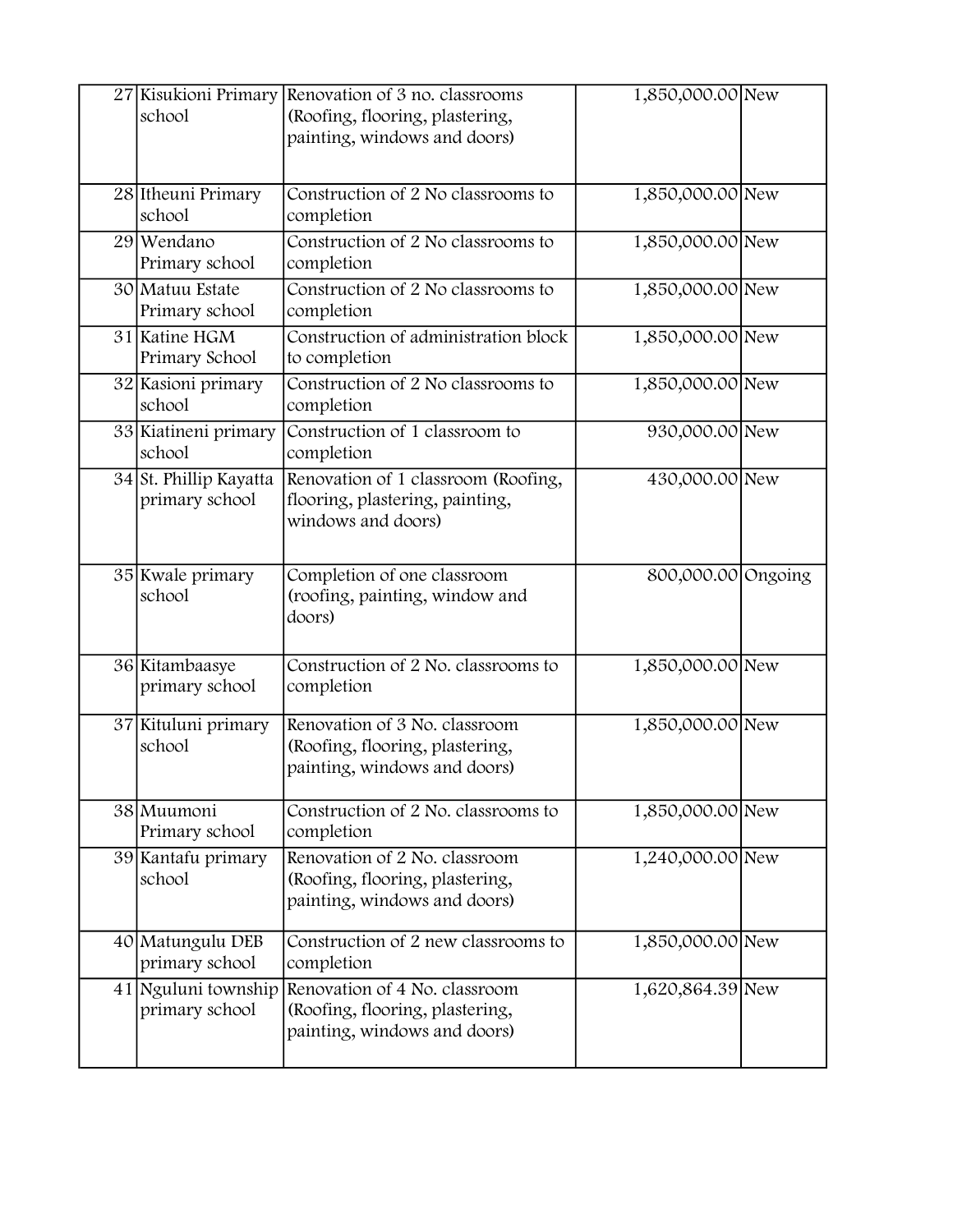| 42 Kyeleni primary<br>school           | Renovation of 2 no. classrooms<br>(Roofing, flooring, plastering,<br>painting, windows and doors)                                  | 1,250,000.00 New |  |
|----------------------------------------|------------------------------------------------------------------------------------------------------------------------------------|------------------|--|
| <b>SECONDARY</b><br><b>SCHOOL</b>      |                                                                                                                                    |                  |  |
| 43 Kayatta<br>Secondary school         | Construction of 8 No. door toilets to<br>completion                                                                                | 650,000.00 New   |  |
| 44 Mukengesya<br>Secondary school      | Construction of Administration<br>Block to completion                                                                              | 1,850,000.00 New |  |
| 45 Mbuni Secondary<br>school           | Construction of administration block<br>to completion                                                                              | 1,850,000.00 New |  |
| 46 Syumbuni<br>Secondary school        | Construction of 4 No. classrooms to<br>completion                                                                                  | 3,650,000.00 New |  |
| 47 Sengani Girls<br>Secondary School   | Construction of 6 No. classrooms<br>storey building                                                                                | 3,050,000.00 New |  |
| 48 Matungulu Girls<br>Secondary school | Construction of 6 No. classrooms<br>storey building                                                                                | 3,050,000.00 New |  |
| 49 Matheini<br>Secondary School        | Construction of administration block<br>to completion                                                                              | 1,850,000.00 New |  |
| 50 Kinyui Girls<br>Secondary School    | Completion of Library (Painting,<br>floor works, windows and doors,<br>luggage shelf, electricity connection,<br>librarian counter | 1,500,000.00 New |  |
| 51 Kalandini<br>Secondary School       | Renovation of 2 classrooms (Roofing,<br>flooring, plastering, painting,<br>windows and doors)                                      | 1,240,000.00 New |  |
| 52 Kithuani<br>Secondary school        | Construction of Laboratory (Water<br>installation and piping, gas<br>installation, bench tops)                                     | 517,120.00 New   |  |
| 53 Syumbuni<br>Secondary school        | Construction of Administration block<br>to completion                                                                              | 1,850,000.00 New |  |
| <b>SECURITY</b>                        |                                                                                                                                    |                  |  |